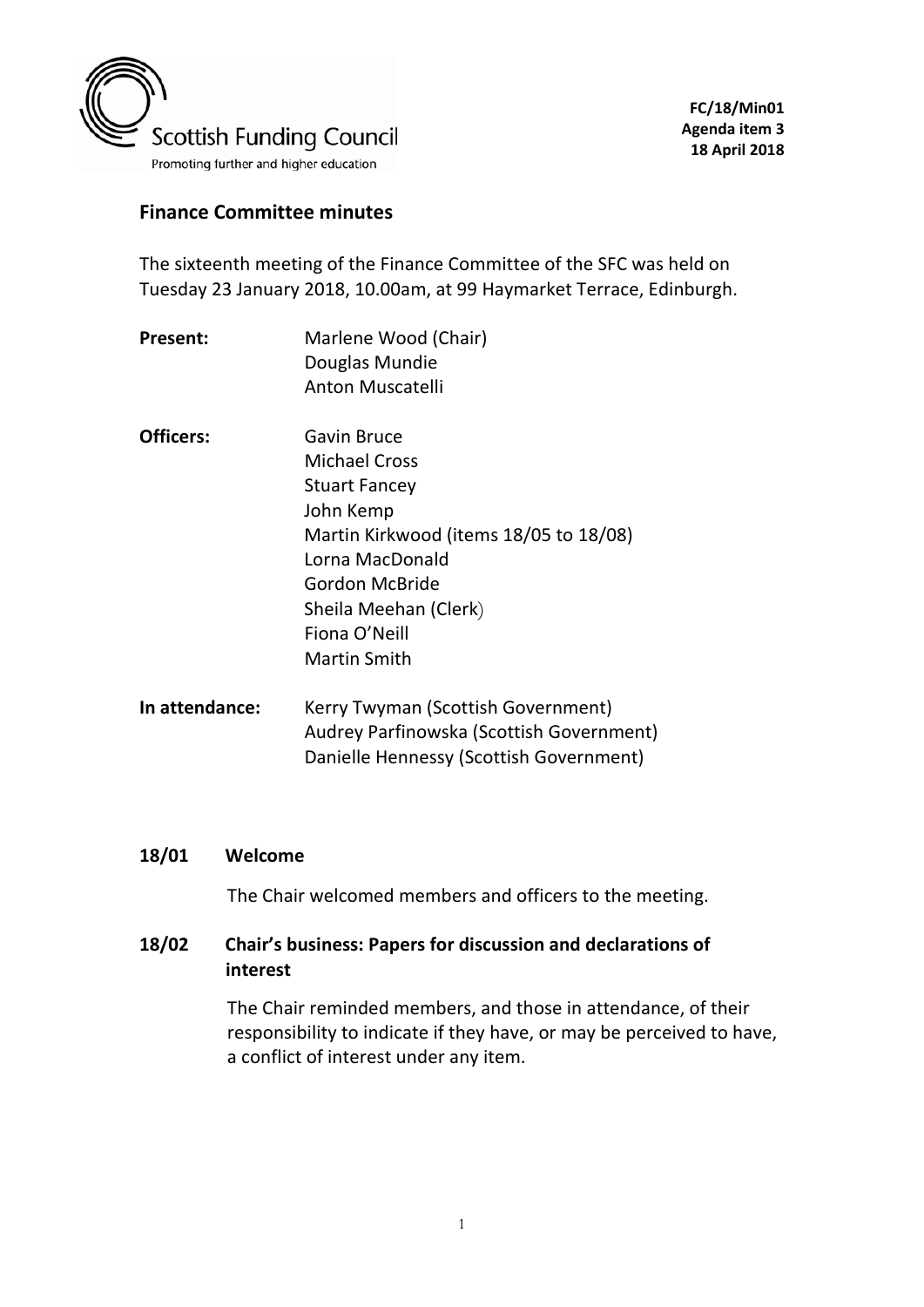The following members noted potential conflicts of interest:

- Anton Muscatelli for papers FC/18/03 and FC/18/07, in relation to the University of Glasgow.
- John Kemp, in relation to Fife College (indirect).
- Douglas Mundie, in relation to occasional consultancy work in the college and university sectors, specifically the University of St Andrews.

#### **18/03 Minutes of previous meeting, 28 November 2017 (FC/17/Min06)**

The minutes of the 28 November 2017 meeting were **agreed** as a true record of the meeting.

 The following paragraph is withheld from publication on the Council website under the Freedom of Information (Scotland) Act, 2002, Section 30, Prejudicial to the effective conduct of public affairs

 $[$  ]  $\times$  1 paragraph

The Committee stated that some papers had been received very late. The Council executive apologised for this and noted that this was far from ideal. Budget priorities and funding assumptions were confirmed by Scottish Government on 22 January 2018.

#### **18/04 Matters arising (FC/18/01)**

The Committee received and noted the paper and actions taken since the last meeting.

# **18/05 European Social Funds update (FC/18/05)**

The Committee received a paper providing an update on European Social Fund (ESF) programmes that SFC is participating in as Lead Partner.

The following two paragraphs are withheld from publication on the Council website under the Freedom of Information (Scotland) Act, 2002, Section 30, Prejudicial to the effective conduct of public affairs

 $[$  ]  $\times$  2 paragraphs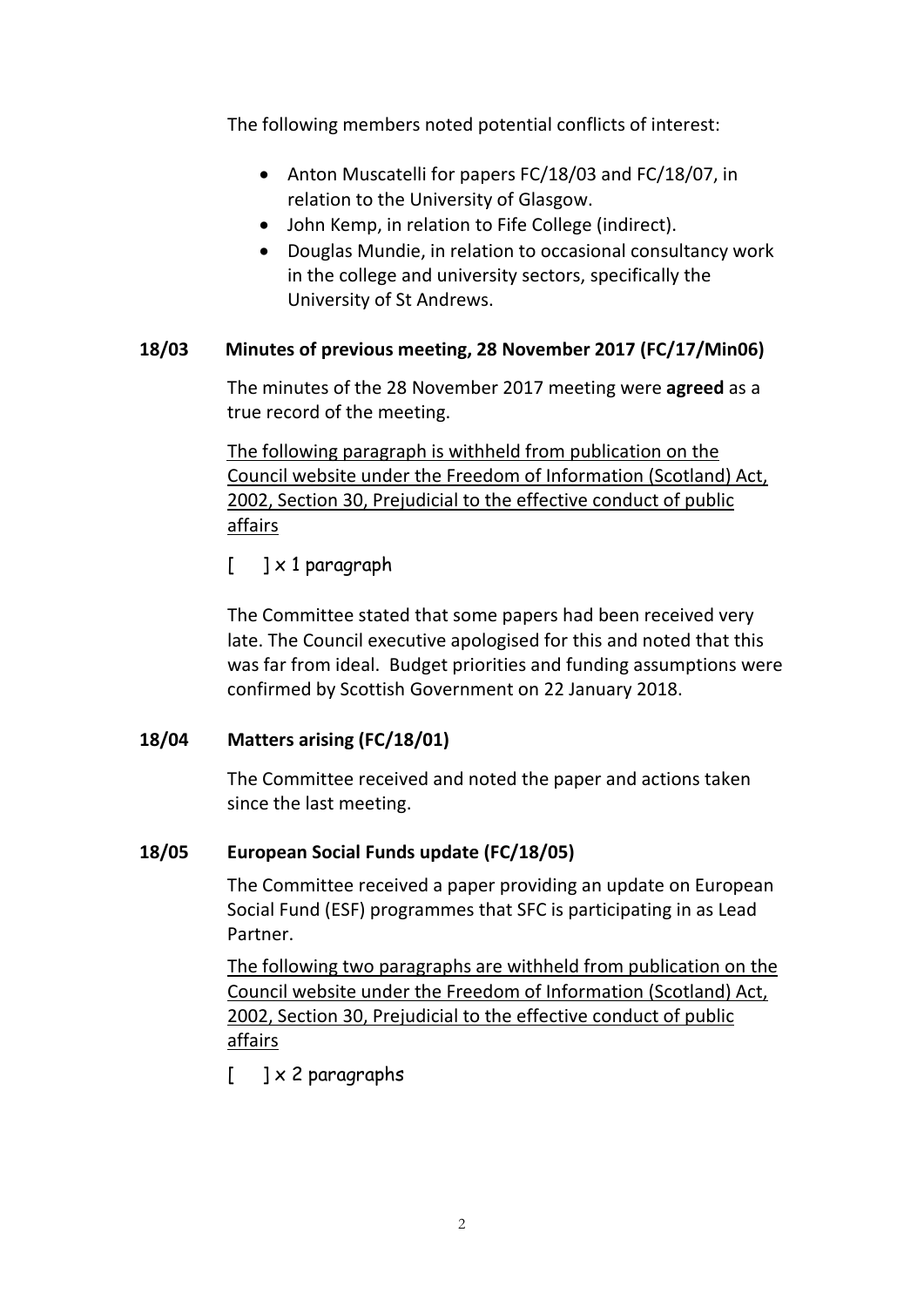## **18/06 Financial Year 2017-18 year to date and projected spend (FC/18/02)**

The Committee received a paper presenting the financial monitoring information for the Financial Year (FY: April – March) 2017-18 for HE, FE and SFC Admin Revenue (RDEL) funds and HE, FE and SFC Admin Capital (CDEL) funds.

The following three paragraphs are withheld from publication on the Council website under the Freedom of Information (Scotland) Act, 2002, Section 30, Prejudicial to the effective conduct of public affairs

 $\lceil$   $\rceil \times 3$  paragraphs

# **18/07 Ministerial Letter of Guidance (Oral)**

The Committee received an oral update on the Ministerial Letter of Guidance.

The following two paragraphs are withheld from publication on the Council website under the Freedom of Information (Scotland) Act, 2002, Section 30, Prejudicial to the effective conduct of public affairs

 $[$  ]  $\times$  2 paragraphs

### **18/08 University Indicative Outcome Agreement Funding Allocations for AY 2018-19 (FC/18/03)**

The Committee received a paper setting out the indicative budget plans and allocations for universities in 2018-19 following the Scottish Government's draft budget announcement on 14 December 2017.

The following six paragraphs are withheld from publication on the Council website under the Freedom of Information (Scotland) Act, 2002, Section 30, Prejudicial to the effective conduct of public affairs

 $[$  ]  $\times$  6 paragraphs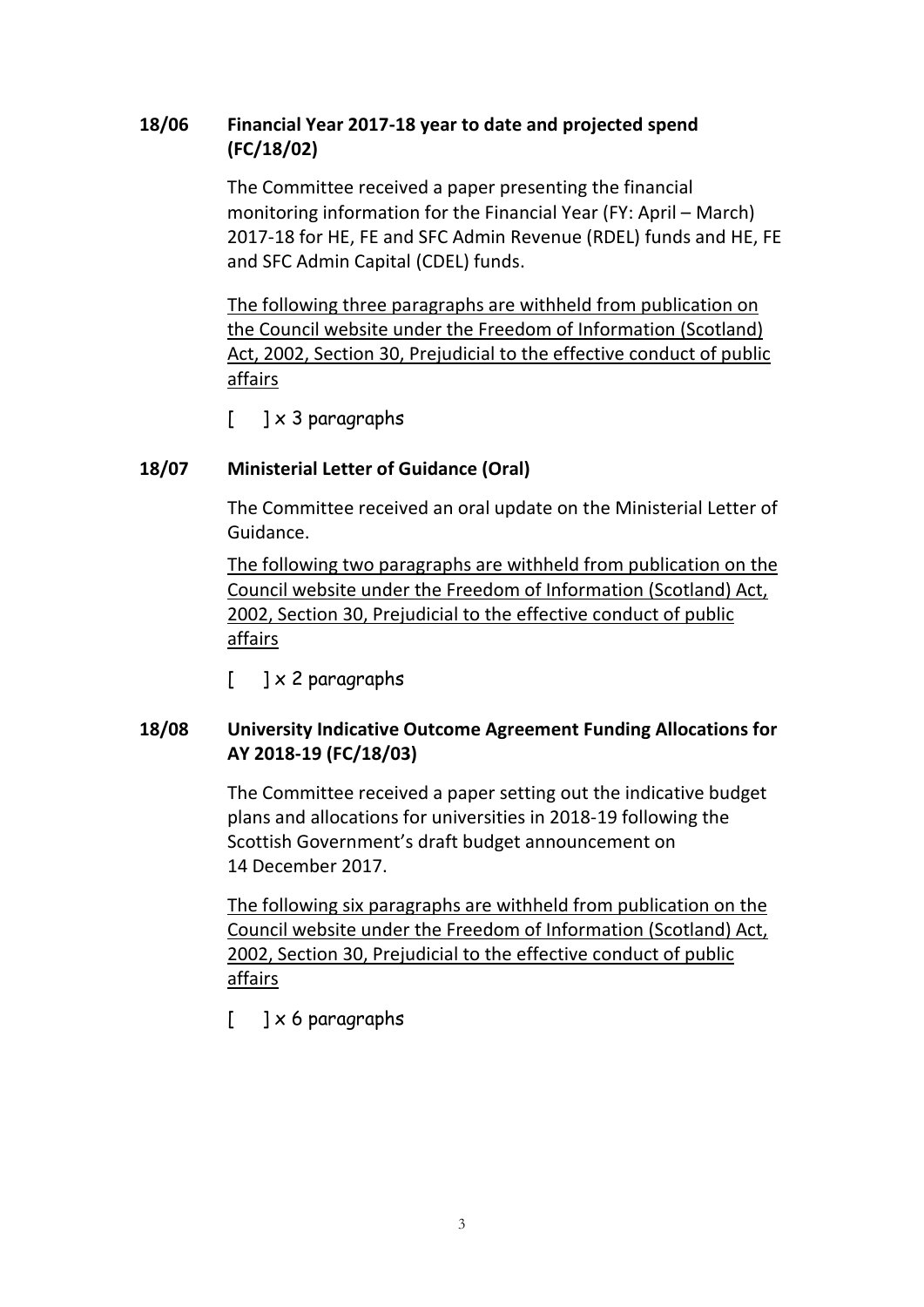## **18/09 College Indicative Outcome Agreement Funding Allocations for AY 2018-19 (FC/18/04)**

The Committee received a paper setting out the indicative budget plans and allocations for colleges in 2018-19 following the Scottish Government's draft budget announcement on 14 December 2017.

The following four paragraphs are withheld from publication on the Council website under the Freedom of Information (Scotland) Act, 2002, Section 30, Prejudicial to the effective conduct of public affairs

 $\lceil$   $\rceil \times 4$  paragraphs

### **18/10 National Bargaining update (Oral)**

The Committee received an oral update on National Bargaining.

The following two paragraphs are withheld from publication on the Council website under the Freedom of Information (Scotland) Act, 2002, Section 30, Prejudicial to the effective conduct of public affairs

 $[$  ]  $\times$  2 paragraphs

#### **18/11 In-year redistribution Student Support funds (FC/18/06)**

The Committee received a paper providing an update on the in-year redistribution of student support funding for 2017-18.

The following paragraph is withheld from publication on the Council website under the Freedom of Information (Scotland) Act, 2002, Section 30, Prejudicial to the effective conduct of public affairs

 $\begin{bmatrix} 1 & x & 1 \end{bmatrix}$  paragraph

# **18/12 Clawback and penalties for funded student places in AY 2016-17 (FC/18/07)**

The Committee received a paper setting out the position for colleges and universities relating to over and under-recruitment in AY 2016-17, following the analysis of final student numbers.